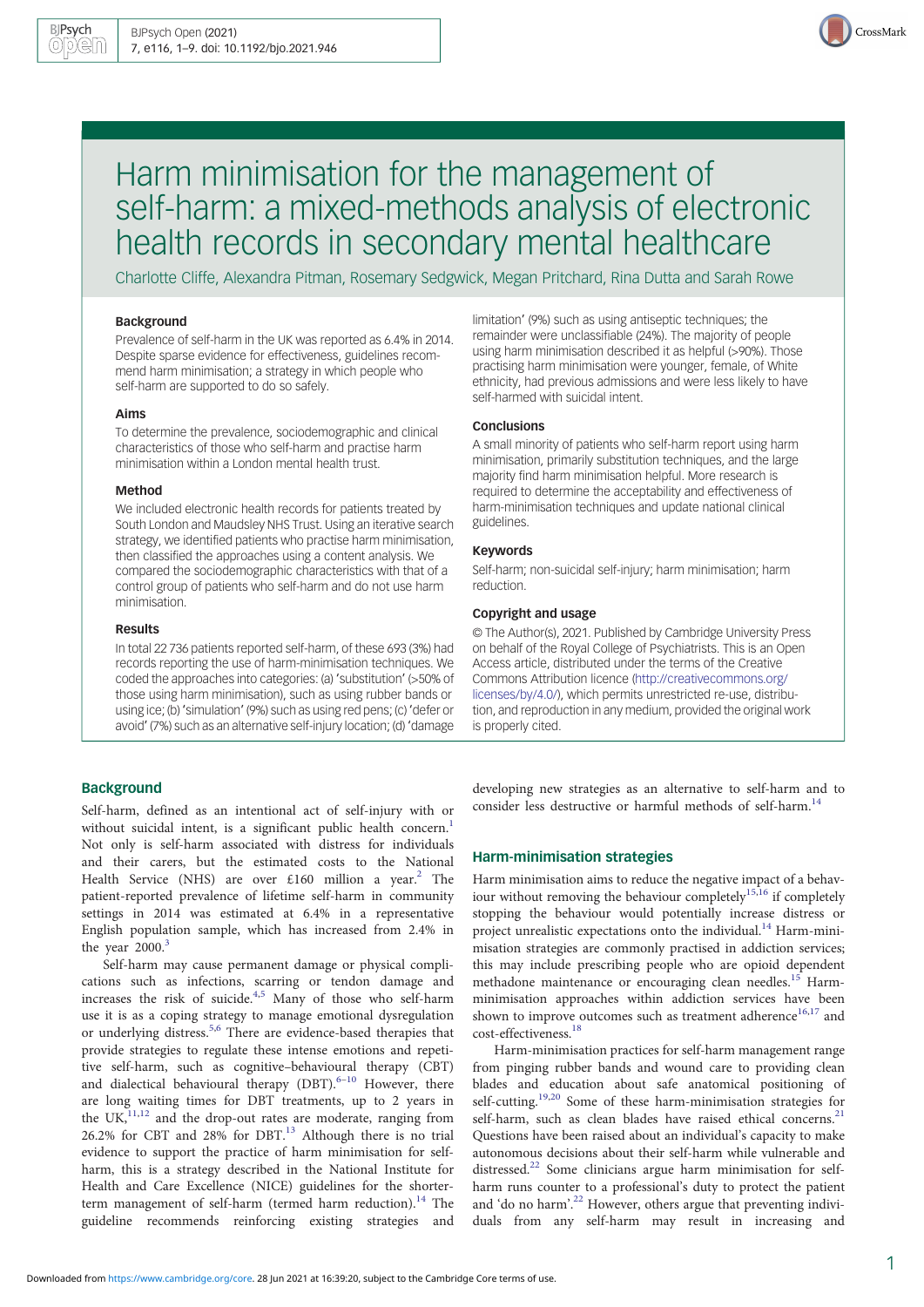overwhelming distress, escalating their behaviour and hampering recovery long term.<sup>[22](#page-7-0),[23](#page-7-0)</sup>

# Research into harm minimisation

There have been no randomised controlled trials or large cohort studies investigating the outcomes of using harm minimisation for self-harm. The limited studies to date include an analysis of adolescent in-patient experiences, where harm-minimisation policies were perceived as positive in reducing self-harm, although some staff felt uncomfortable.<sup>[24](#page-7-0)</sup> An audit of psychiatric in-patients, where harm minimisation was practised, demonstrated that the frequency of self-harm recorded on admission had decreased on discharge.[25](#page-7-0) Although this study was not able to ascertain whether the change had been a direct result of the harm-minimisation policy, it demonstrated that in settings where harm minimisation was practised there was no increase in self-harm.<sup>[25](#page-7-0)</sup>

A recent qualitative study with adolescents reported mixed views about whether harm minimisation was effective, but most adolescents described harm minimisation as ineffective.<sup>[26](#page-7-0)</sup> Another qualitative study analysed data with 11 adolescents and identified mixed views on harm minimisation; although some found that harm minimisation gave them greater competence at managing their self-harm, others described this as short lived, and expressed concerns about the potential for some individuals to misuse this knowledge.[27](#page-7-0) Conflicting findings from these few qualitative studies may reflect their low numbers of participants and specific sampling approaches; there is a need for larger-scale studies describing the prevalence and nature of the practice of harm minimisation in clinical services.<sup>[14](#page-7-0),[20](#page-7-0)</sup>

#### Aims

Our study aimed to determine the proportion of all patients within a large London secondary mental healthcare service who are documented as having used harm-minimisation techniques for selfharm, to describe the nature of harm-minimisation approaches used and compare the sociodemographic and clinical characteristics of patients who do and do not use harm-minimisation techniques for self-harm.

#### Method

### Study design

# Pilot study

A pilot study was undertaken using routine electronic health records of all patients based in a London mental health trust. Camden and Islington NHS Trust is a secondary mental health service covering 471 000 patients within the boroughs of Camden and Islington. The electronic health records for all patients from 2008 were available using a data extraction system, known as Clinical Records Interactive Search

(CRIS). This initial study allowed us to determine a suitable search strategy.

We initially developed a set of inclusive search terms informed by available, but limited, literature such as National Institute for Health and Care Excellence (NICE) guidelines, $^{14}$  $^{14}$  $^{14}$  previous qualita-tive research<sup>[23,26,27](#page-7-0)</sup> and through discussions with clinical experts. We used an iterative approach, defining and including search terms that were sensitive enough for inclusion, but specific enough so that the search did not capture harm reduction in the context of substance misuse.

The final search criteria were: '(self harm\* or harming self\*) AND (harm reduction or harm minimisation or reduce harm or minimise harm or safe harm or less harm or stop harm or avoid harm) OR ('alternative' and 'other strategies').

#### Primary study

We then obtained data from routine electronic health records for all patients in another, larger London mental health trust. The South London and the Maudsley (SLaM) NHS Trust is a more geographically widespread secondary mental health service covering four boroughs within London: Croydon, Lambeth, Lewisham and Southwark with estimates of 1.6 million residents.<sup>[28](#page-7-0)</sup> The electronic health records for SLaM patients are available from 2008 using a data extraction system known as CRIS. In this process, clinical records are anonymised using a deidentification process. They provide a rich data-set for conducting clinical research with information routinely recorded such as sociodemographic and clinical characteristics, ICD-10 diagnoses and clinical record-keeping in an unstructured free-text format. For this study we obtained all patient records within SLaM from 1 January 2008 to 1 September 2019.

# Ethical approval

Ethical approval to use CRIS data in SLaM for secondary analysis was received from the Oxfordshire Ethics Committee (reference  $08/H0606/71 + 5$ ).

# **Participants**

# Patient selection

Our inclusion criteria were defined as any patient, of any age, who had a history of self-harm, and who had documented the use of harm minimisation as a strategy to manage self-harm in both community and in-patient settings within SLaM between the dates 1 January 2008 and 1 September 2019. To define those who selfharmed, we used section two of the Health of the Nation Outcome Scales (HoNOS);<sup>31</sup> standardised routine assessment tool routinely used by clinicians throughout the UK (see [Figure 1\)](#page-2-0).

The HoNOS measures 12 areas of health and functioning in the context of mental health, using an ordinal coding system, and at SLaM is recorded within the electronic health records. Section two scoring is specific to self-harm but excludes accidental harm and harm as a result of injury from drug or alcohol use. To identify those who self-harmed we agreed a cut-off score of 2 or above to specify an act of self-harm.

Having defined our wider group of interest we then defined those who practised harm minimisation for self-harm by identifying mentions of self-harm within the free-text fields of the electronic health records for those patients who self-harmed and had a HoNOS score of 2 or more. Using the iterative approach outlined in the pilot study, we implemented the final search criteria as defined above.

Once patient groups were defined, we extracted clinical records on patients who self-harmed and practised harm minimisation to create a database in which each patient was linked to their freetext entry with a unique anonymised reference number. Data were extracted from unstructured progress notes, structured risk assessments and any attached documents such as correspondence or discharge summaries. A number of patients had multiple records documenting harm minimisation, in which case the first record was extracted for demographic extraction and statistical analysis; all records were included for qualitative analysis to avoid missing any mentions of method in the second or third clinical note. The initial screening process included determining whether entries were relevant in relation to our inclusion criteria, and whether the document mentioned harm minimisation specifically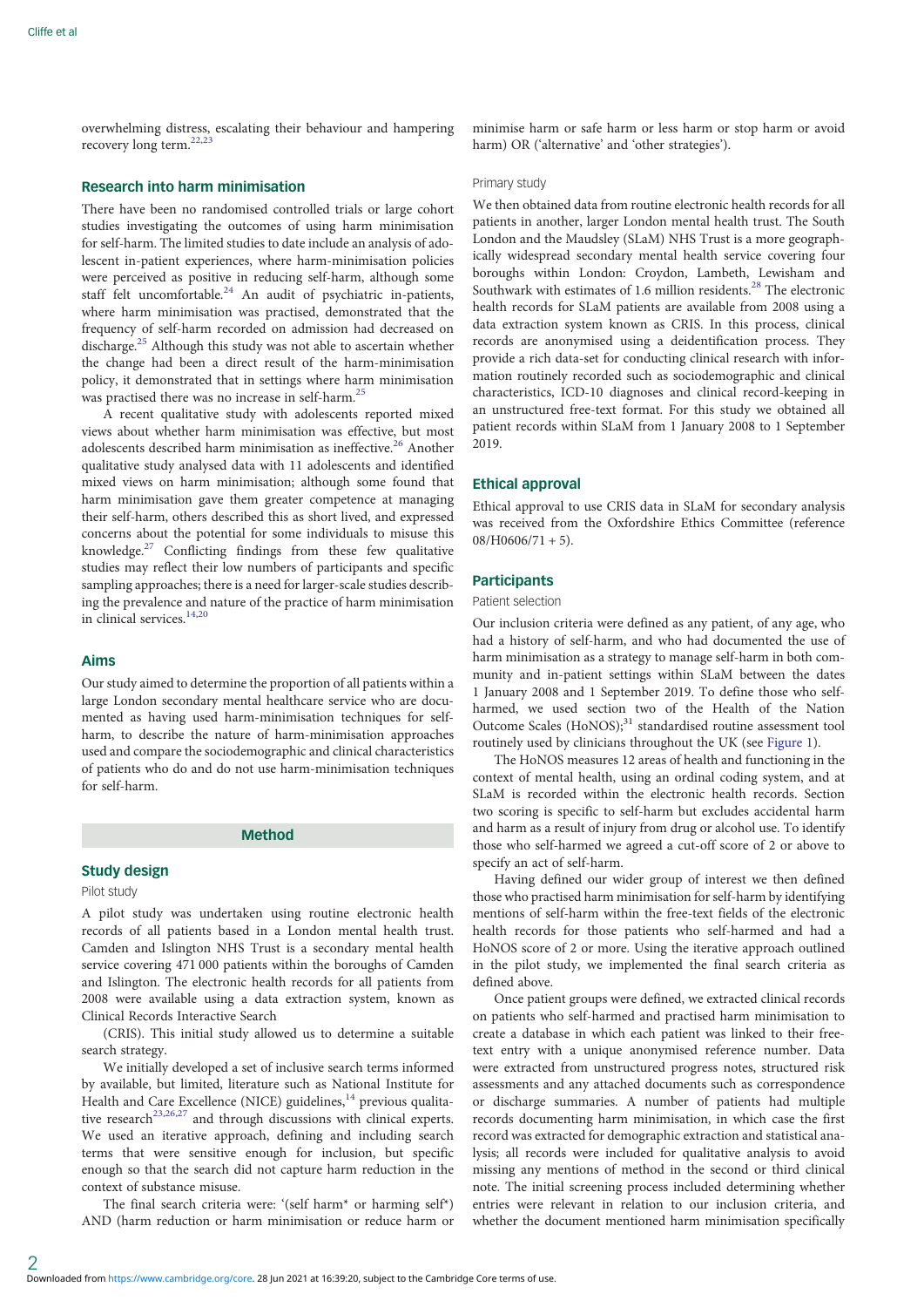<span id="page-2-0"></span>

| HONOS score | Definition                                                       |
|-------------|------------------------------------------------------------------|
|             | No self-harm or thoughts of self-harm                            |
|             | Ideation but no attempt at self-harm                             |
| 2           | Non-hazardous, mild risk attempts such as<br>scratching oneself  |
| З           | Moderate risk, such as deep cuts,<br>preparatory acts of suicide |
|             | Serious self-harm by attempting suicide                          |

#### Fig. 1 Scoring for Health of the Nation Outcome Scales ( HoNOS) Section 2 on self-harm

for self-harm rather than other clinical problems such as substance  $11$ Se.

## Control group

Patients were included as a control if their notes reported self-harm at least once during the same time period but were not identified as using any harm-minimisation techniques, as per the search strategy described above.

# Data extraction

For our two comparison groups we extracted data on the following variables using CRIS: age, gender, ethnicity, marital status, employment status, socioeconomic status and comorbid diagnoses. Age in years was calculated from their date of birth in relation to either the individuals' first HoNOS scoring (of 2 or more) or (for patients using harm minimisation) the first clinical note describing harm minimisation within the observation period. Recorded ethnicity was classified into four categories and recorded marital status was classified into three groups. Structured information on primary diagnoses using coded ICD-10 codes was collected focusing on diagnoses of personality disorder (F60\*), mood disorders (F30\*), anxiety disorder (F40\*) substance misuse (F10–F19), eating disorder (F50\*) and psychotic disorder (F20\*).<sup>[30](#page-7-0)</sup> Any other psychiatric disorders were recorded as 'other' in view of small numbers in this group. We also extracted data on whether a patient had ever self-harmed with suicidal intent, requiring hospital admission; determined by a HoNOS score of  $4.31$  $4.31$  We also calculated the number of previous admissions to a psychiatric hospital.

## Statistical analysis

We presented descriptive statistics to describe all participants' sociodemographic characteristics, including HoNOS scores at the time of the documented note, to determine severity of self-harm, psychiatric comorbidities, previous suicide attempts and previous hospital admissions. We used univariate logistic regression to compare the characteristics of patients who self-harmed and had reported the use of harm minimisation and those who selfharmed and do not report harm minimisation. If there was more than 20% of data missing for any variable, the variable was removed from the univariate analysis. All statistical analyses were conducted using Stata software.<sup>[32](#page-7-0)</sup>

# methodology well-established in the analysis of data from electronic health records and mental health research<sup>[33](#page-7-0)</sup> to code free-text entries. These included accounts from patients about harm-minimisation approaches they had used, and also text describing professional advice about harm-minimisation methods as a way of managing self-harm. The key aims in coding the text were as follows.

- (a) To classify reported methods of harm minimisation.
- (b) To ascertain whether harm minimisation was reported as a helpful or unhelpful practice by the patient or staff member documenting the clinical note, without the coder's interpretation.

The primary researcher (C.C.), a psychiatrist, coded data to establish a classification system for each of these research questions, deriving new categories inductively using an iterative approach. A second researcher (R.S.), also a psychiatrist, independently coded 5% of included records to confirm the presence or absence of harm-minimisation practices and if present, to code and categorise the reported type of harm minimisation. We derived a Cohen's kappa value to assess interrater agreement on whether records should be included in the study, using the accepted threshold of  $\kappa$  = 0.749.<sup>[34](#page-7-0)</sup> Any disagreements were discussed between the two psychiatrists, seeking input from the wider research team for any that could not be resolved.

To address reflexivity, we used team discussions to review the emergent coding framework, reducing the potential for personal views to influence our representation of patients' perceptions over whether harm minimisation was helpful or harmful, and of the different methods of harm minimisation reported. The analytic team included three research psychiatrists (C.C., R.S., A.P.) and a health psychologist (S.R.). The two researchers coding data each had 4–6 years of psychiatric practitioner experience in managing self-harm but no specific training in harm minimisation. The other authors had no training in harm minimisation. All authors acknowledged generally open views towards the use of harmminimisation approaches in this context, with an awareness of potential harms and benefits.

# Results

# Pilot study

Qualitative analysis To classify the method of harm minimisation used by those in this group we used a process of content analysis, a qualitative

Our pilot study using Camden and Islington NHS Trust data identified 925 relevant documents included for manual coding, corresponding to 146 separate patients with documented harm minimisation and self-harm. This sample was primarily female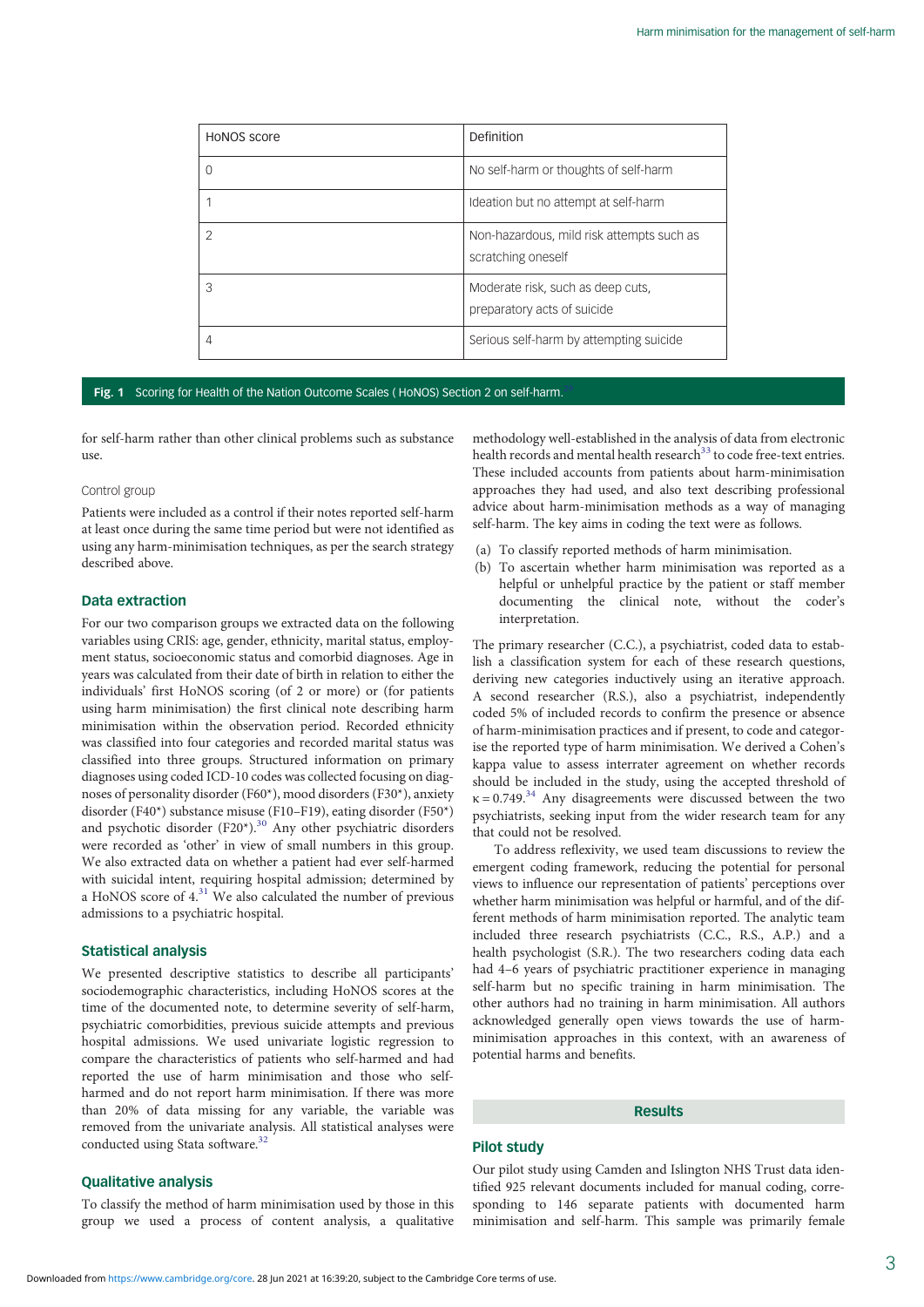

Fig. 2 Patient identification using Clinical Records Interactive Search (CRIS) software.

 $(n = 109; 75%)$  with a mean age of 29.3 years (s.d. = 13.1). Using an iterative approach, we established a set of search terms among the team that aimed to reflect a balance of sensitivity and specificity.

# Sample size for primary study

Using the SLaM electronic health records for the primary study, the HoNOS scoring system identified 22 736 individuals reporting selfharm. Implementing the final search strategy identified 2929 documents of which, following initial coding, 713 documents directly reported on harm-minimisation techniques for self-harm. The remaining documents were excluded from the analysis because the cases of harm minimisation related to drug and alcohol harm minimisation rather than self-harm. After removing duplicate patients and selecting the first document reporting harm minimisation for each individual describing this, there were 693 patients (3%) (Fig. 2). Our Cohen's kappa value of 0.82 suggested a high degree of interrater reliability.[35](#page-7-0)

# Sociodemographic and clinical characteristics

The majority of participants, 546 (79%), with records reporting harm minimisation for self-harm were female and between the ages of 16 and 25 years (Table 1).

| Summary of those who use and do not use harm-minimisation<br>Table 1<br>techniques by age group |                           |                 |  |  |
|-------------------------------------------------------------------------------------------------|---------------------------|-----------------|--|--|
| Age group, in years                                                                             | Harm minimisation $n$ (%) | Control $n$ (%) |  |  |
| Not known                                                                                       | 84 (12.1)                 | 1932 (8.76)     |  |  |
| $0 - 15$                                                                                        | 110 (15.9)                | 13 (< 1)        |  |  |
| $16 - 25$                                                                                       | 288 (41.6)                | 5434 (24.7)     |  |  |
| $26 - 35$                                                                                       | 98 (14.1)                 | 5380 (24.4)     |  |  |
| $35 - 44$                                                                                       | 57 (8.23)                 | 4362 (19.8)     |  |  |
| $45 - 54$                                                                                       | 40 (5.77)                 | 3287 (14.9)     |  |  |
| >55                                                                                             | 16 (2.31)                 | 1635 (7.42)     |  |  |
| Total                                                                                           | 693                       | 22043           |  |  |

Information on gender, marital status, ethnicity, employment, scale 2 of the HoNOS scoring system for self-harm, previous selfharm with suicidal intent, and prior admissions, are provided in [Table 2,](#page-4-0) together with unadjusted odds ratios for comparisons of patients with documented harm minimisation and those not using harm minimisation (the control group).

Among patients who self-harmed, those with documented harm minimisation were significantly younger than those without documented harm minimisation (mean age  $24.4$  years v. 36.0 years, odds ratio  $(OR) = 0.89$ , 95% CI 0.88–0.90,  $P < 0.001$ ), and were also more likely to be female (79%  $v$ . 57%, OR = 2.92, 95% CI 1.60–3.39,  $P < 0.001$ ) ([Table 2](#page-4-0)).

There were no significant group differences in ethnicity, employment status or socioeconomic group. Among those using harm minimisation there were fewer reports of serious self-harm resulting in hospital admission, compared with those not using harm minimisation (14.4% v. 30.0%, OR = 0.39, 95% CI 0.32–0.49,  $P < 0.001$ ), but a significantly higher number of previous psychiatric admissions (mean 2.30 v. 1.89, OR = 1.2, 95% CI 1.13–1.31,  $P < 0.001$ ).

Patients with documented harm minimisation were significantly more likely to have a diagnosed affective or anxiety disorder  $(n = 186, 26.6\% \ v. n = 3676, 16.7\%, OR = 2.46, 95\% \ CL 1.98-3.06,$  $P < 0.001$ ), eating disorder  $n = 32, 4.62\%$  (control  $n = 433, 1.96\%$ , OR = 3.63; 95% CI 2.55–5.39;  $P < 0.001$ ), but were significantly less likely to have a psychotic disorder, F20,  $n = 25$ , 3.61% (control  $n = 2336$ , 10.6%, OR = 0.53, 95% CI 0.34-0.81;  $P = 0.03$ ) ([Table 3\)](#page-4-0). There were no significant group differences in personality disorder diagnoses  $n = 27$ , 3.9%, (control  $n = 950$ ,  $n = 4.31$ %,  $OR = 1.4$ , 95% CI 0.92-2.11,  $P = 0.11$ ).

# Content analysis: descriptions of harm minimisation

Our content analysis identified a range of harm-minimisation methods for self-harm described within patients' routine clinical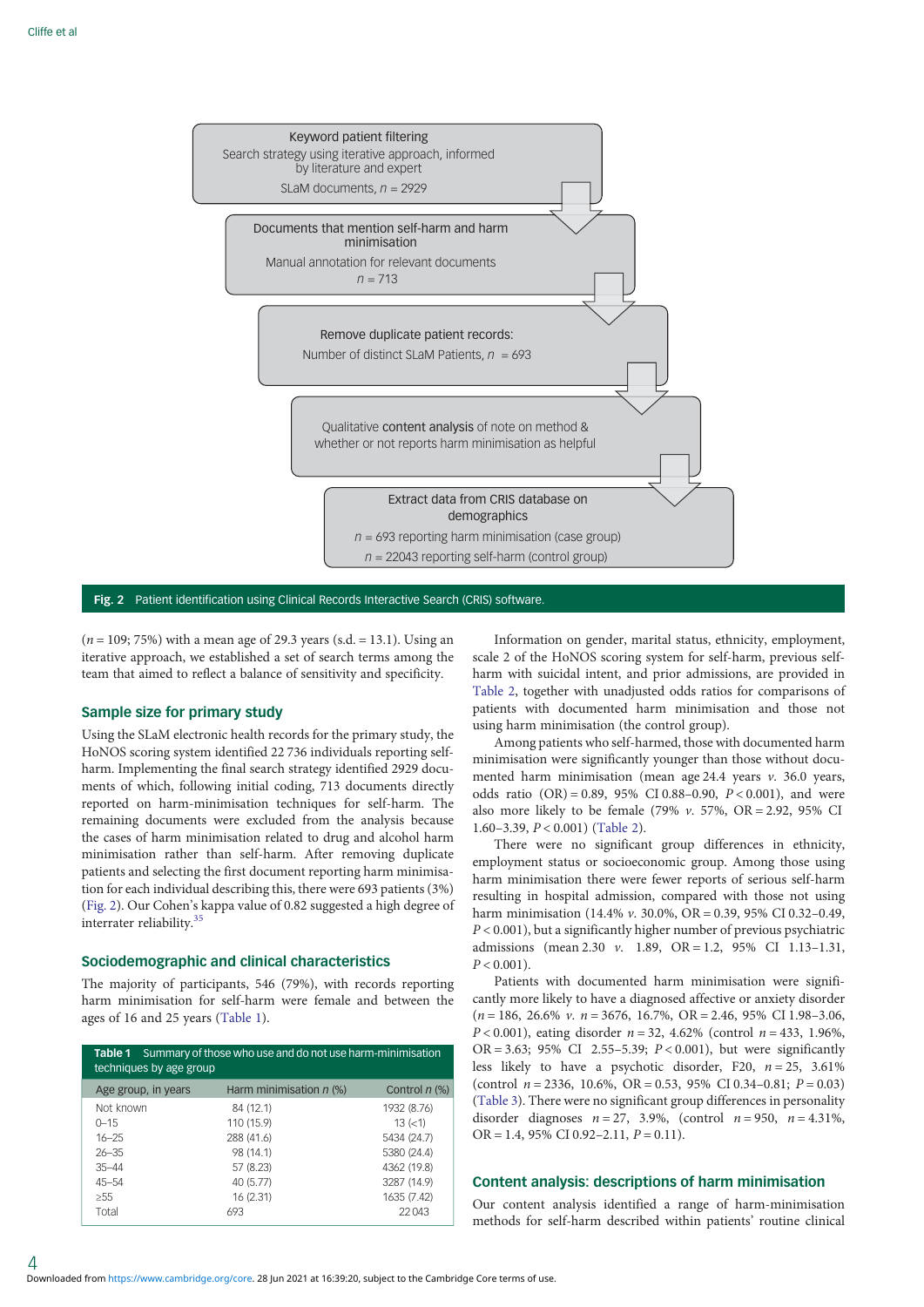<span id="page-4-0"></span>

|                                                                                                                                          | <b>Table 2</b> Sociodemographic characteristics of patients by use of harm minimisation<br>Patients using harm | Patients not using harm      |                          |                   |
|------------------------------------------------------------------------------------------------------------------------------------------|----------------------------------------------------------------------------------------------------------------|------------------------------|--------------------------|-------------------|
|                                                                                                                                          | minimisation (harm-minimisation group)                                                                         | minimisation (control group) | Unadjusted odds          |                   |
| Variables                                                                                                                                | $(n = 693)$                                                                                                    | $(n = 22043)$                | ratio (95% CI)           | $P$ -value        |
| Total, $n$ $%$                                                                                                                           | 693 (3.1)                                                                                                      | 22 043 (96.8)                |                          | $\qquad \qquad -$ |
| Age, years: mean (s.d.)                                                                                                                  | 24.4 (12.0)                                                                                                    | 36.0 (12.8)                  | $0.89(0.88 - 0.90)$      | < 0.001           |
| Gender, female: n (%)                                                                                                                    | 546 (78.8)                                                                                                     | 12 474 (56.6)                | 2.92 (1.60-3.39)         | < 0.001           |
| Marital status, n (%)                                                                                                                    |                                                                                                                |                              |                          |                   |
| Single                                                                                                                                   | 468 (67.5)                                                                                                     | 13 588 (61.6)                | ref                      | ref               |
| Married                                                                                                                                  | 43 (6.20)                                                                                                      | 3083 (14.0)                  | $0.40(0.30 - 0.55)$      | < 0.001           |
| Divorced/separated/widowed                                                                                                               | 44 (6.35)                                                                                                      | 2204 (10)                    | $0.58(0.42 - 0.79)$      | 0.001             |
| Not known                                                                                                                                | 138 (19.9)                                                                                                     | 3168 (14.4)                  | Not included             | Not included      |
| Ethnicity, n (%)                                                                                                                         |                                                                                                                |                              |                          |                   |
| White                                                                                                                                    | 506 (73.0)                                                                                                     | 13 166 (59.7)                | ref                      | ref               |
| Asian                                                                                                                                    | 34 (4.91)                                                                                                      | 1129 (5.12)                  | $0.78(0.55 - 1.11)$      | 0.18              |
| <b>Black</b>                                                                                                                             | 67 (9.67)                                                                                                      | 4151 (18.8)                  | $0.42(0.32 - 0.54)$      | < 0.001           |
| Others/mixed                                                                                                                             | 40 (5.78)                                                                                                      | 2046 (9.28)                  | $0.51(037 - 0.70)$       | < 0.001           |
| Not known                                                                                                                                | 46 (6.64)                                                                                                      | 1551 (7.0)                   | Not included             | Not included      |
| Employment, n (%)                                                                                                                        |                                                                                                                |                              |                          |                   |
| Not known                                                                                                                                | 591 (85.3)                                                                                                     | 16 986 (77.1)                | n/a <sup>a</sup>         | $\equiv$          |
| Employed                                                                                                                                 | 44 (6.35)                                                                                                      | 1428 (6.48)                  |                          |                   |
| Unemployed                                                                                                                               | 46 (6.64)                                                                                                      | 3334 (15.1)                  | $\overline{\phantom{0}}$ |                   |
| Other (e.g. retired/homemaker/<br>students)                                                                                              | 12 (1.73)                                                                                                      | 295 (1.34)                   |                          |                   |
| HoNOS score reporting at time                                                                                                            |                                                                                                                |                              |                          |                   |
| of clinical note (mean), n (%)                                                                                                           |                                                                                                                |                              |                          |                   |
| Not recorded                                                                                                                             | 383 (55.3)                                                                                                     |                              |                          | -                 |
| 1                                                                                                                                        | 59 (8.51)                                                                                                      | $\Omega$                     | n/a                      |                   |
| $\overline{c}$                                                                                                                           | 110 (15.9)                                                                                                     | 12 459 (56.5)                | $0.64(0.45 - 0.91)$      | 0.02              |
| 3                                                                                                                                        | 100 (14.4)                                                                                                     | 6612 (30.0)                  | $1.10(0.76 - 1.58)$      | 0.62              |
| $\overline{4}$                                                                                                                           | 41 (5.92)                                                                                                      | 2972 (13.5)                  | ref                      | ÷                 |
| Suicide attempt, n (%)                                                                                                                   | 100 (14.4)                                                                                                     | 6612 (30.0)                  | $0.39(0.32 - 0.49)$      | < 0.001           |
| Number of previous admissions                                                                                                            |                                                                                                                |                              |                          |                   |
| Mean (s.d.)                                                                                                                              | 2.30(2.85)                                                                                                     | 1.89 (1.76)                  | $1.2(1.13 - 1.21)$       | < 0.001           |
| Range                                                                                                                                    | $1 - 17$                                                                                                       | $1 - 22$                     |                          |                   |
| n/a, not applicable; HoNOS, Health of the Nation Outcome Scales; ref, reference.<br>a. As a result of the high number of missing values. |                                                                                                                |                              |                          |                   |

| Table 3<br>Comorbid diagnosis                                                |                                                            |                                                                  |                                             |            |
|------------------------------------------------------------------------------|------------------------------------------------------------|------------------------------------------------------------------|---------------------------------------------|------------|
| Variables                                                                    | Patients using harm<br>minimisation, $n$ (%) ( $n = 693$ ) | Patients not using harm<br>minimisation, $n$ (%) ( $n = 22043$ ) | Unadjusted odds ratio<br>$(95% \text{ Cl})$ | $P$ -value |
| Affective and anxiety disorder                                               | 184 (26.6)                                                 | 3676 (16.7)                                                      | $2.46(1.98 - 3.06)$                         | < 0.001    |
| Personality disorder                                                         | 27 (3.90)                                                  | 950 (4.31)                                                       | 1.40 (0.92-2.11)                            | 0.11       |
| Eating disorder                                                              | 32(4.62)                                                   | 433 (1.96)                                                       | $3.63(2.55 - 5.39)$                         | < 0.001    |
| Psychotic disorder                                                           | 25(3.61)                                                   | 2336 (10.6)                                                      | $0.53(0.34 - 0.81)$                         | 0.03       |
| Other psychiatric diagnoses, including<br>substance misuse and developmental | 271 (39.1)                                                 | 7067 (32.1)                                                      | 1.89 (1.54-2.31)                            | < 0.001    |
| Not known                                                                    | 154 (22.2)                                                 | 7581 (34.4)                                                      | n/a                                         |            |

notes, grouped into four categories. These are set out below with illustrative quotes, changing names to unrelated letters. Some patients reported more than one harm-minimisation technique, the number of individuals reporting more than one method is  $n = 86$ . We counted these as separate approaches in our classification, and the four categories below (substitution, simulation, defer and avoid, and damage limitation) present numbers and percentages in relation to the total of all mentions of harm minimisation, with a denominator of  $n = 822$  (patient,  $n = 693$ ). The most frequent form of harm minimisation was 'substitution', representing 51.9% (427/822) of the 822 mentions of harm minimisation. In cases where harm minimisation was implemented, records were frequently missing any details about the method of harm-minimisation technique being used. A total of 193 of the 822 mentions (23.5%) could not be classified based on the limited information reported.

## Substitution

The first category of 'substitution' described strategies for harm minimisation in the context of self-harm that replace or replicate pain, for example using an elastic band, cold water or ice. It also included approaches to substituting the pain with alternative methods of frustration release, such as punching a pillow. Individuals reported that they used substitution methods as a coping mechanism to re-direct their urge to self-harm. In total there were 427 (51.9%) mentions of substitution methods.

'G has identified that using ice or rubber bands if she felt the urge to self-harm was extremely strong, she could do so.' 'We discussed alternative harm reduction forms of "self-harm" e.g. holding an ice cube in your hand or using an elastic band at the wrist instead of cutting herself.'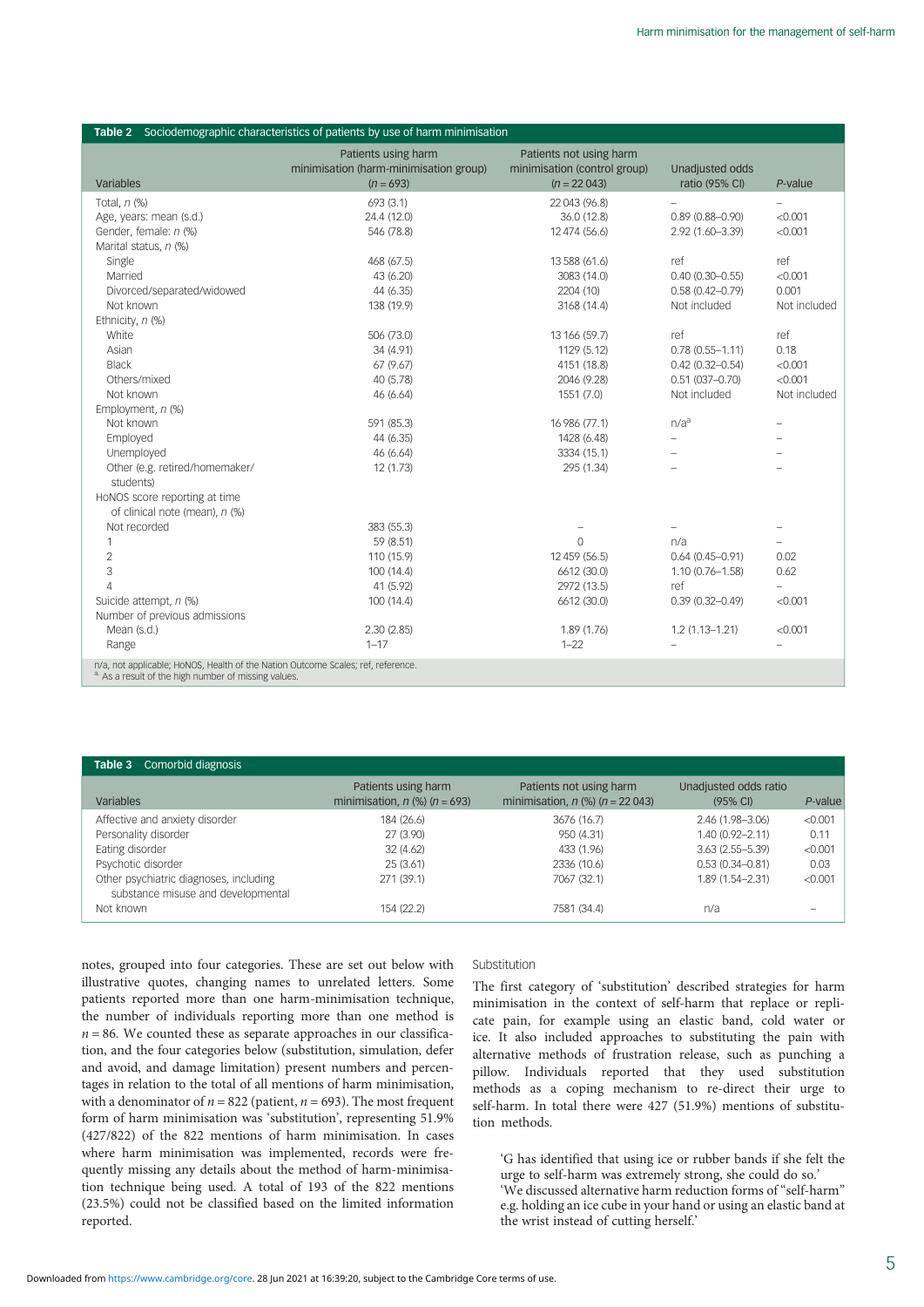# Simulation

The 'simulation' category describes simulating the process of selfharm such as using a red pen or crushing blackcurrants onto one's skin, to simulate blood. In total there were 70 (8.51%) mentions of simulation techniques:

'She still has the urge [to self-harm] but is using alternatives such as drawing on her arm with red pen.'

'strategies that she could use instead of self-harm such as red marker pen.'

# Defer and avoid

A third category: 'defer or avoid' describes methods that could delay self-harm such as removing access to any sharp objects. It also includes methods that aim to avoid the risk of physical damage, such as providing education about anatomical positioning on where it is safest to self-cut. This was described as being used in both an in-patient context, as well as at home with support from friends. There were 58 (7.10%) mentions of defer and avoid methods:

'H was always careful to avoid a big blood vessel.'

'Discussed harm reduction plan – give scalpel to house mate and remove sharps.'

#### Damage limitation

Our fourth category was termed 'damage limitation'. This includes mentions of wound care to minimise the risk of infection once the self-harm has been inflicted. This category includes some of the more controversial methods such as recommending 'clean' blades, however, we found very few records reporting this. There were 74 (9.0%) mentions of damage limitation usage:

'I have provided E with literature/information about cleaning wounds following self-harm.'

'F had sterile bandages/razors etc to minimise harm should she feel overwhelmed at self-harm.'

#### Unclassified

Finally, we created a fifth category for those notes mentioning no details of the type of harm minimisation, apart from that harm minimisation was being used to help manage self-harm. We included 193 (23.5%) notes of harm minimisation in this category:

'I agreed to a safety contract about not making any attempts to harm herself and we discussed some harm minimisation strategies as part of the appointment.'

'J requested for further information regarding harm minimisation for self-harm.'

# Content analysis: perceived helpfulness of harm minimisation

Using a content analysis approach, we identified that 638 (92.1%) of the 693 individuals reporting the use of harm minimisation, described this in a manner that we coded as helpful, whereas 55 (7.94%) described this in a manner that we coded as unhelpful.

Responses were coded as 'helpful' if patients perceived the use of harm minimisation as an effective method of managing their urge to self-harm, as well as those where patients viewed professionals' use of education in harm minimisation as a therapeutic technique to manage their urge to self-harm. Examples were as follows:

'X copes with urge to superficially self-harm using a rubber band against his skin.'

'Q specifically stated that pinching herself is a useful alternative to acting on her more severe ideas of harming herself.'

Responses coded as reporting the technique as 'unhelpful' suggested that harm-minimisation strategies were either ineffective or had even escalated self-harm. Examples were as follows:

'S said alternatives offered to her in the past have been ineffective e.g. plunging her head in icy water, pushing walls etc.'

'L commented that stuff like the rubber bands escalates into self-harm.'

'E was advised to use red ice cubes to help her urges which she tried but stated they had no effect.'

## **Discussion**

## Main findings

A small minority (less than 3%) of patients who self-harm, under the care of a London mental health trust, were documented as having used harm minimisation, although the majority (92%) of this group described it as helpful. It is important to highlight that those finding harm minimisation 'unhelpful' reported the techniques as either 'ineffective' or a small minority reported a risk of harm minimisation escalating into self-harm, highlighting potentially harmful effects of harm minimisation.

Of those that did report harm minimisation, more than half reported using what we classified as substitution techniques such as elastic bands, ice and cold water to reduce harm. We found that a quarter of the records lacked sufficient detail of the specific approach to harm minimisation used, which could suggest inadequate recording practices or some lack of familiarity among staff over documentation of the approaches available.

Among all patients who had a history of self-harm, those who reported the use of harm-minimisation strategies were more likely to be younger in age, single, of White ethnicity and female. They were most likely to be aged between 16 and 25 years; the age at which patients may be most likely to be active online with exposure to educational materials shared online about harm minimisation.<sup>[36](#page-8-0)</sup> Patients with records reporting the use of harm-minimisation techniques were also more likely to have had previous psychiatric admissions. These treatment episodes will have increased their contact with other patients or professionals, providing opportunities to hear about harm minimisation, theoretically increasing the likelihood of its use. However, they were less likely to have previously self-harmed with suicidal intent. This warrants further investigation of the role of harm minimisation in those with intermittent suicidality.

# Findings in the context of other literature

Similar to our findings, previous research reports low prevalence of harm-minimisation techniques being used by people who selfharm. In a recent British study only 0.9% of participants who selfharm in a community and clinical sample reported the use of harm minimisation and the majority of these (86%) reported use of a rubber band.<sup>[26](#page-7-0)</sup> These findings seem to suggest that in clinical samples of people who self-harm, a small minority of individuals use harm minimisation, or are prepared to disclose that they do. Where people who self-harm do report using harm minimisation, the most common approach reported aligns to that of our category of 'substitution' techniques, such as a rubber band or ice to substitute the pain. This is consistent with the views of professionals and carers over which techniques are regarded as 'safer' or less  $controversial<sup>2</sup>$ 

Our classification of harm-minimisation techniques has some differences from the taxonomy developed in a previous British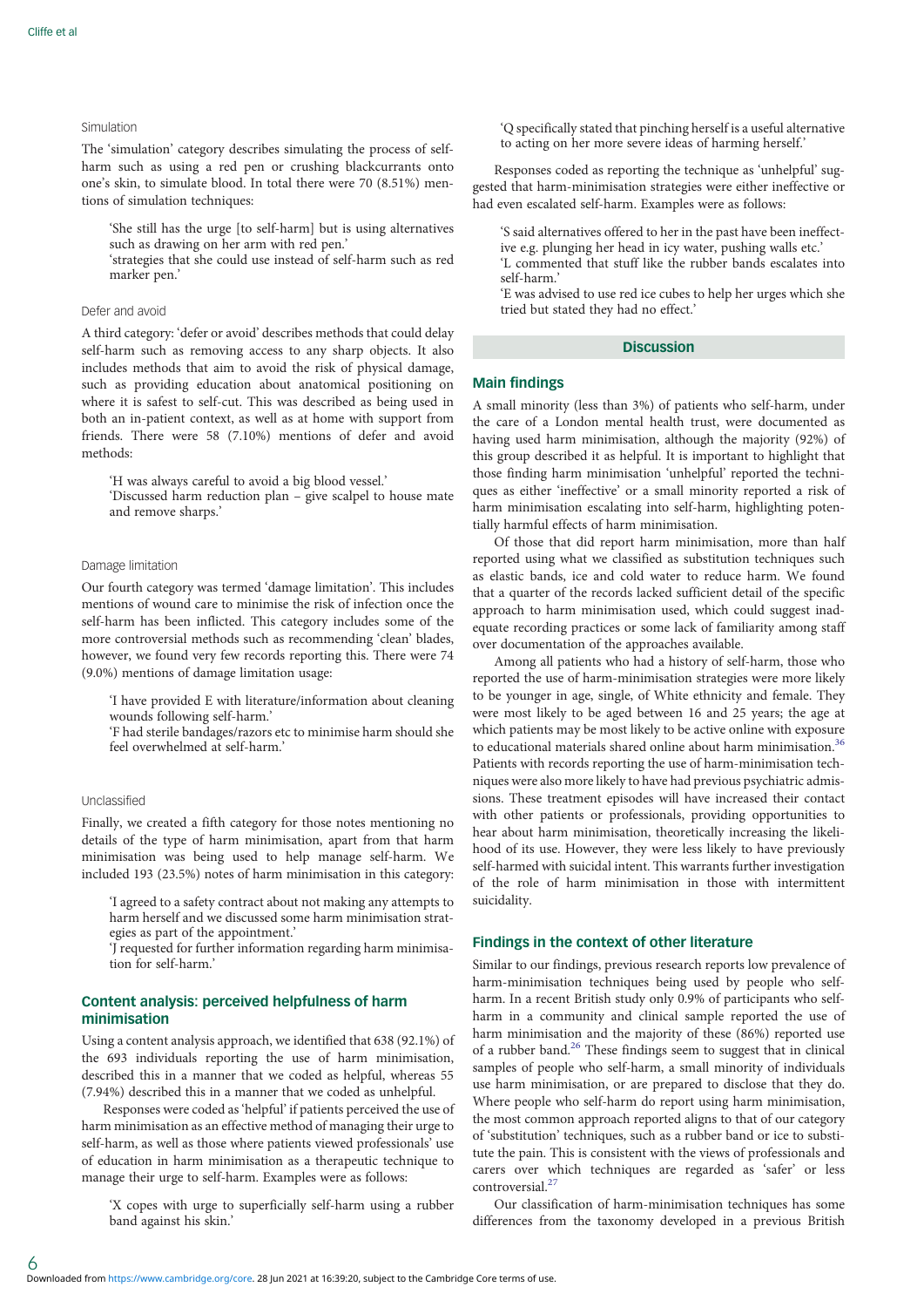study analysing individuals sampled from community and clinical settings.<sup>[26](#page-7-0)</sup> Our category 'substitution' includes replacing the pain with alternative methods of frustration release, such as punching a pillow, alongside Wadman's 'sensation' techniques such as ice or a rubber band.

Our 'defer and avoid' category includes methods that delay selfharm such as removing access to sharp objects and education about anatomical positions that would avoid severe physical damage inflicted by the self-harm. Our fourth category 'damage limitation', includes mentions of wound care to minimise the risk of infection; this group echoes Wadman's own 'damage limitation' category, which also ensures that aftercare of self-harm minimises any potential complications. The categorisation of the different harm-minimisation approaches is subject to debate with a consideration of wider clinical context, as some methods involving sensory stimulation may also be viewed as grounding techniques that are used to bring people out of dissociative states.<sup>[26](#page-7-0)</sup> It would be beneficial to develop a framework of harm-minimisation approaches for selfharm that can be applied consistently across clinical and research settings.

Our findings suggest that the majority of people with records reporting harm minimisation find it helpful; this is consistent with previous studies reporting patients' and practitioners' positive opinions on harm minimisation and the need to be flexible when approaching self-harm behaviour.<sup>[24,27](#page-7-0)</sup> However, the British study described above reported that 7% of participants using harm-minimisation approaches perceived them as ineffective or unhelpful.<sup>26</sup> Another, recent UK-based study interviewed 126 adolescents in the community aged between 11- and 21-years-old and found a third perceived harm minimisation as helpful, a third were indifferent and a third perceived harm minimisation as unhelpful. $37$  These differing findings suggest that setting, quality of clinical training in harm minimisation and clinical severity of self-harm may be key influences on treatment preferences, although these differences may be an artefact of the question used in research studies.

Previous studies have reported patients' concerns over harm minimisation contributing to an increase in tolerance to pain and sensation seeking.<sup>[18](#page-7-0),[27](#page-7-0)</sup> Other work describes the concerns of practitioners and carers regarding the potential for harm minimisation to escalate the severity of self-harm over time.<sup>20[,38](#page-8-0)</sup> Specific concerns were raised over the potential for anatomical knowledge to increase the risk of a more severe and potentially fatal injury.<sup>[20,22](#page-7-0)</sup> However, other practitioners felt that harm minimisation was able to empower patients and increase autonomy, albeit with caveats around the need for careful monitoring.<sup>[20](#page-7-0),[39](#page-8-0)</sup>

As with professionals, adolescents appear to be divided in their opinions over whether harm minimisation is helpful or not, and this appears to be context-dependent harm minimisation.<sup>[26](#page-7-0),[37](#page-8-0)</sup> Research also describes conflicting opinions on this among carers, including particular concerns about the risks of providing vulnerable young people with anatomical information.<sup>[27](#page-7-0)</sup> In this study the majority of those using harm minimisation found it to be helpful, but this was in the context of a very low prevalence of patients who selfharm reporting the use of harm minimisation per se.

# Strengths and limitations

To our knowledge, this study is the first to analyse routine secondary mental healthcare data specifically to investigate the use of harm minimisation in the clinical management of self-harm. Our study provides a valuable insight into the sociodemographic and clinical characteristics of patients in a large mental health trust, diverse in geography, social deprivation and ethnicity. Our sample represents the largest to date among studies researching harm minimisation for self-harm and use of the CRIS tool provided us with comprehensive

quantitative and qualitative data for each patient. Our access to freetext fields within electronic health records provided us with important insights into the harm-minimisation approaches used in clinical practice. Our collaborative team approach to independent data coding and interpretation enhanced the validity of our categorisation of harm-minimisation practices. Our use of discussions to address reflexivity reduced the potential for our own views to influence the coding framework.

Our results should be considered in light of several limitations. It was challenging to remain as inclusive as possible when applying iterative search strategies and manually coding the notes, within the limits of realistic volumes of data to analyse. Using the search terms 'harm reduction and harm minimisation' produced a large number of irrelevant records, the majority relating to patients using addiction services, who also reported self-harm, as often the two presentations co-occur. Therefore, it was difficult to exclude such cases from the search without risking a search strategy that was not sufficiently inclusive.

Our use of routine clinical notes, rather than data collected primarily to address this research question, meant that we encountered a high proportion of missing data for specific sociodemographic variables. We also acknowledge the potential for professionals' anxiety about harm minimisation, in view of some of the more controversial methods, to result in underreporting of harm minimisation in electronic health records. There may be several reasons for these low rates. First, the use of harm minimisation may not be routinely probed by clinicians, and in not asking questions about harmminimisation clinical records may under-record its true prevalence. Second, clinicians may be reluctant to use harm minimisation for self-harm because of concerns about safety, a lack of local or national guidelines, or the lack of evidence for its efficacy. Third, a lack of time or documentation may restrict the information available in clinical records that describe harm-minimisation approaches to self-harm. The quarter of records in which the approach used was not apparent suggests a need for clearer recording of harm-minimisation strategies within routine clinical notes. Finally, although SLaM's mental health Trust covers four diverse London boroughs, findings from a London setting may not be generalisable to the rest of the UK or to population samples.

# Clinical and research implications

Although very few patients in our clinical sample were recorded as using harm minimisation, and this was a relatively distinct demographic, a very high proportion found it helpful. This suggests, in the context on minimal clinical guidelines, that there might be scope to introduce this practice more widely. However, previous studies have described uncertainties and anxiety among health professionals about the use of harm minimisation. Clearly defined policies based on evidence of acceptability and effectiveness would provide practitioners with the confidence to try harm-minimisation approaches with patients, particularly where local consensus was achieved over training needs and organisational approach.

To achieve this, an evaluation of harm-minimisation approaches for self-harm is needed, in order to determine what approaches are helpful (or not), and for whom. We need qualitative studies in both community and in-patient settings to explore the acceptability of different harm-minimisation techniques among a range of patients, carers and practitioners, including perceived harms. Randomised controlled clinical trials are also needed to determine if harm minimisation achieves a reduction in physical damage, distress, or the frequency of self-harm or suicidality, and which methods would be most effective at achieving this, as well as which patient characteristics predict treatment response and potential harms. Without this evidence base and guidance on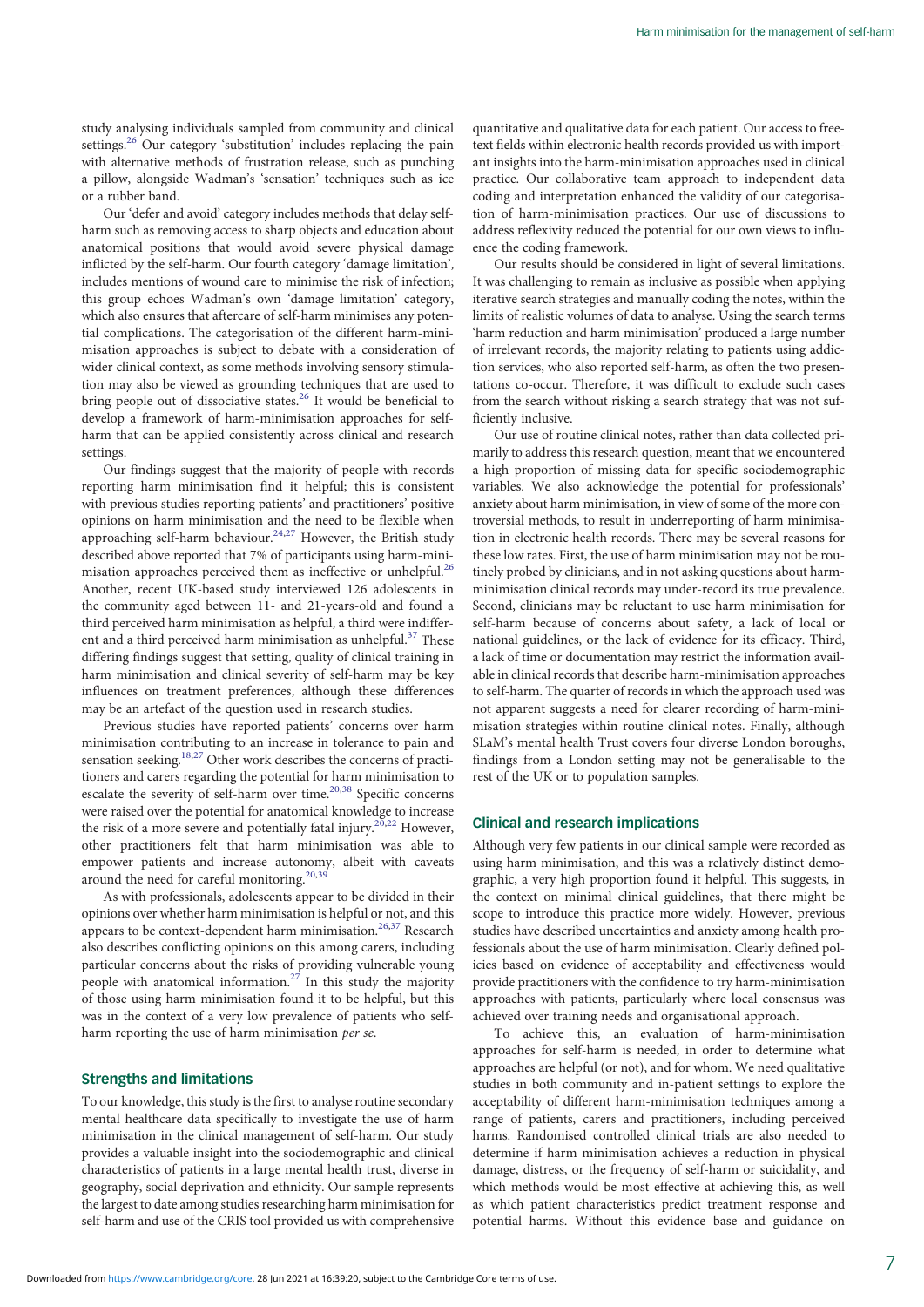<span id="page-7-0"></span>harm-minimisation implementation, it is likely that uncertainties about the potential clinical value of harm-minimisation approaches will persist.

## Data availability

Data is available on request due to privacy/ethical considerations. The data accessed by CRIS remain within an NHS firewall and governance is provided by a patient-led oversight committee. Subject to these conditions, data access is encouraged and those interested should contact the CRIS academic lead via the corresponding author.

Charlotte Cliffe <sup>(b</sup>)[,](https://orcid.org/0000-0003-3906-0003) NIHR Biomedical Research Centre, King's College London and SLaM NHS Trust, UK; and UCL Division of Psychiatry, UCL, UK; Alexandra Pitman D, UCL Division of Psychiatry, UCL, UK; and Camden & Islington NHS Foundation Trust, UK; Rosemary Sedgwick, NIHR Biomedical Research Centre, King's College London and SLaM NHS Trust, UK; Megan Pritchard, NIHR Biomedical Research Centre, King's College London and SLaM NHS Trust, UK; Rina Dutta, NIHR Biomedical Research Centre, King's College London and SLaM NHS Trust, UK; Sarah Rowe, UCL Division of Psychiatry, UCL, UK

Correspondence: Sarah Rowe. Email: [s.rowe@ucl.ac.uk](mailto:s.rowe@ucl.ac.uk)

First received 4 Mar 2021, final revision 11 May 2021, accepted 22 May 2021

#### Acknowledgments

We are grateful to Dr Mark Berelowitz, Consultant Child and Adolescent Psychiatrist and Dr Luigi Capparotta, Consultant Psychiatrist in Psychotherapy, who informally advised on appropriate search terms. We are also grateful for help from Dr Nomi Werbeloff, UCL Division of Psychiatry (now affiliated with The Louis and Gabi Weisfeld School of Social Work, Bar Ilan University, Israel) for help with the pilot study data extraction.

#### Author contributions

A.P., S.R., C.C. formulated the research question, designed the study and C.C. wrote the final article. C.C., R.S., M.P. and R.D. carried out the study and reviewed the final manuscript and C.C. analysed the data.

## Funding

There was no direct funding for this work but both the NIHR UCLH Biomedical Research Centre (BRC) and SLaM NHS Trust NIHR BRC indirectly provided support to the authors of this project

# Declaration of interest

None.

## References

- 1 Borschmann R, Kinner SA. Responding to the rising prevalence of self-harm. Lancet Psychiatry 2019; 6: 548-9.
- 2 Tsiachristas A, McDaid D, Casey D, Brand F, Leal J, Park AL, et al. General hospital costs in England of medical and psychiatric care for patients who selfharm: a retrospective analysis. Lancet Psychiatry 2017; 4: 759-67.
- 3 McManus S, Gunnell D, Cooper C, Bebbington PE, Howard LM, Brugha T, et al. Prevalence of non-suicidal self-harm and service contact in England, 2000–14: repeated cross-sectional surveys of the general population. Lancet Psychiatry 2019; 6: 573–81.
- 4 Gurung K. Bodywork: self-harm, trauma, and embodied expressions of pain. Arts Humanit High Educ 2018; 17: 32–47.
- 5 Laye-Gindhu A, Schonert-Reichl KA. Nonsuicidal self-harm among community adolescents: understanding the 'whats' and 'whys' of self-harm. J Youth Adolesc 2005; 34: 447–57.
- 6 Feigenbaum J. Self-harm The solution not the problem: the dialectical behaviour therapy model. Psychoanal Psychother 2010; 24: 115–34.
- 7 Mehlum L, Ramberg M, Tørmoen AJ, Haga E, Diep LM, Stanley BH, et al. Dialectical behavior therapy compared with enhanced usual care for adolescents with repeated suicidal and self-harming behavior: outcomes over a one-year follow-up. J Am Acad Child Adolesc Psychiatry 2016; 55: 295–300.
- 8 Mehlum L, Tørmoen AJ, Ramberg M, Haga E, Diep LM, Laberg S, et al. Dialectical behavior therapy for adolescents with repeated suicidal and self-harming

behavior: a randomized trial. J Am Acad Child Adolesc Psychiatry 2014; 53: 1082–91.

- 9 DeCou CR, Comtois KA, Landes SJ. Dialectical behavior therapy is effective for the treatment of suicidal behavior: a meta-analysis. Behav Ther 2019; 50: 60–72.
- 10 Hawton K, Witt KG, Taylor Salisbury TL, Arensman E, Gunnell D, Hazell P, et al. Psychosocial interventions for self-harm in adults. Cochrane Database Syst Rev 2016; 5: CD012189.
- 11 Matthews-King A. NHS patients with mental illness waiting up to two years for treatment, report finds. Independent 2018; 6 February ([https://www.independ](https://www.independent.co.uk/news/health/nhs-patients-mental-illness-waiting-times-treatment-report-health-bma-talking-therapies-iapt-a8195611.html))[ent.co.uk/news/health/nhs-patients-mental-illness-waiting-times-treatment](https://www.independent.co.uk/news/health/nhs-patients-mental-illness-waiting-times-treatment-report-health-bma-talking-therapies-iapt-a8195611.html))[report-health-bma-talking-therapies-iapt-a8195611.html\)](https://www.independent.co.uk/news/health/nhs-patients-mental-illness-waiting-times-treatment-report-health-bma-talking-therapies-iapt-a8195611.html)).
- 12 Cooper K. The Devastating Cost of Treatment Delays. BMA News & Opinion, 2018.
- 13 Dixon LJ, Linardon J. A systematic review and meta-analysis of dropout rates from dialectical behaviour therapy in randomized controlled trials. Cogn Behav Ther 2020; 49: 181–96.
- 14 National Institute for Health and Care Excellence. Self-Harm in Over 8s: Long-Term Management 2011. Harm Reduction Section 1.4.10. NICE, 2011 ([https://](https://www.nice.org.uk/guidance/CG133/chapter/1-Guidance%23longer-term-treatment-and-management-of-self-harm) [www.nice.org.uk/guidance/CG133/chapter/1-Guidance#longer-term-treat](https://www.nice.org.uk/guidance/CG133/chapter/1-Guidance%23longer-term-treatment-and-management-of-self-harm)[ment-and-management-of-self-harm](https://www.nice.org.uk/guidance/CG133/chapter/1-Guidance%23longer-term-treatment-and-management-of-self-harm)).
- 15 European Monitoring Centre for Drug and Drugs Addiction. 2010 Annual Report on the State of the Drugs Problem in Europe. EMCDDA, 2010 [\(https://www.](https://www.emcdda.europa.eu/publications/annual-report/2010_en) [emcdda.europa.eu/publications/annual-report/2010\\_en](https://www.emcdda.europa.eu/publications/annual-report/2010_en)).
- 16 Hawk M, Coulter RWS, Egan JE, Fisk S, Reuel Friedman M, Tula M, et al. Harm reduction principles for healthcare settings. Harm Reduct J 2017; 14: 70.
- 17 Wood E, Tyndall MW, Montaner JS, Kerr T. Summary of findings from the evaluation of a pilot medically supervised safer injecting facility. Can Med Assoc J 2006; 175: 1399–404.
- 18 Sander G, Shirley-Beavan S, Stone K. The global state of harm reduction in prisons. J Correct Health Care 2019; 25: 105–20.
- 19 Shaw C. Harm-minimisation for self-harm. Ment Health Today 2012; Sept–Oct: 19–21.
- 20 James K, Samuels I, Moran P, Stewart D. Harm reduction as a strategy for supporting people who self-harm on mental health wards: the views and experiences of practitioners. J Affect Disord 2017; 214: 67–73.
- 21 Pickard H, Pearce S. Balancing costs and benefits: a clinical perspective does not support a harm minimisation approach for self-injury outside of community settings. J Med Ethics 2017; 43: 324–6.
- 22 Sullivan PJ. Should healthcare professionals sometimes allow harm? The case of self-injury. J Med Ethics 2017; 43: 319–23.
- 23 Hollev C, Horton R, Cartmail L, Bradley E. Self-injury and harm minimisation on acute wards. Nurs Stand 2012; 26: 50–6.
- 24 Livesey AE. Self-harm in adolescent in-patients. Psychiatr Bull 2009; 33: 10–2.
- 25 Birch S, Cole S, Hunt K, Edwards B, Reaney E. Self-harm and the positive risk taking approach. Can being able to think about the possibility of harm reduce the frequency of actual harm? J Ment Health 2011; 20: 293-303.
- 26 Wadman R, Nielsen E, O'Raw L, Brown K, Williams AJ, Sayal K, et al. 'These things don't work.' young people's views on harm minimization strategies as a proxy for self-harm: a mixed methods approach. Arch Suicide Res 2020; 384– 384–401.
- 27 Davies J, Pitman A, Bamber V, Billings J, Rowe S. Young peoples' perspectives on the role of harm reduction techniques in the management of their self-harm: a qualitative study. Arch Suicide Res 2020; https//doi.org/10.1080/ 13811118.2020.1823916.
- 28 Mukadam N, Lewis G, Mueller C, Werbeloff N, Stewart R, Livingston G. Ethnic differences in cognition and age in people diagnosed with dementia: a study of electronic health records in two large mental healthcare providers. Int J Geriatr Psychiatry 2019; 34: 504–10.
- 29 Wing JK, Curtis RH, Beevor AS. Health of the Nation Outcome Scales (HoNOS): glossary for HoNOS score sheet. Br J Psychiatry 1999; 174: 432–4.
- 30 World Health Organization(WHO). The ICD-10 classification of mental and behavioural disorders. World Health Organization, 1993.
- 31 Fernandes AC, Dutta R, Velupillai S, Sanyal J, Stewart R, Chandran D. Identifying suicide ideation and suicidal attempts in a psychiatric clinical research database using natural language processing. Sci Rep 2018; 8: 7426.
- 32 StataCorp. Stata Statistical Software: Release 16. StataCorp LLC, 2019.
- 33 Crowe M, Inder M, Porter R. Conducting qualitative research in mental health: thematic and content analyses. Aust N Z J Psychiatry 2015; 49: 616–23.
- 34 Bell V, Marshall C, Kanji Z, Wilkinson S, Halligan P, Deeley Q. Uncovering Capgras delusion using a large-scale medical records database. BJPsych Open 2017; 3: 179–85.
- 35 McHugh ML. Interrater reliability: the kappa statistic. Biochem Med (Zagreb) 2012; 22: 276–82.